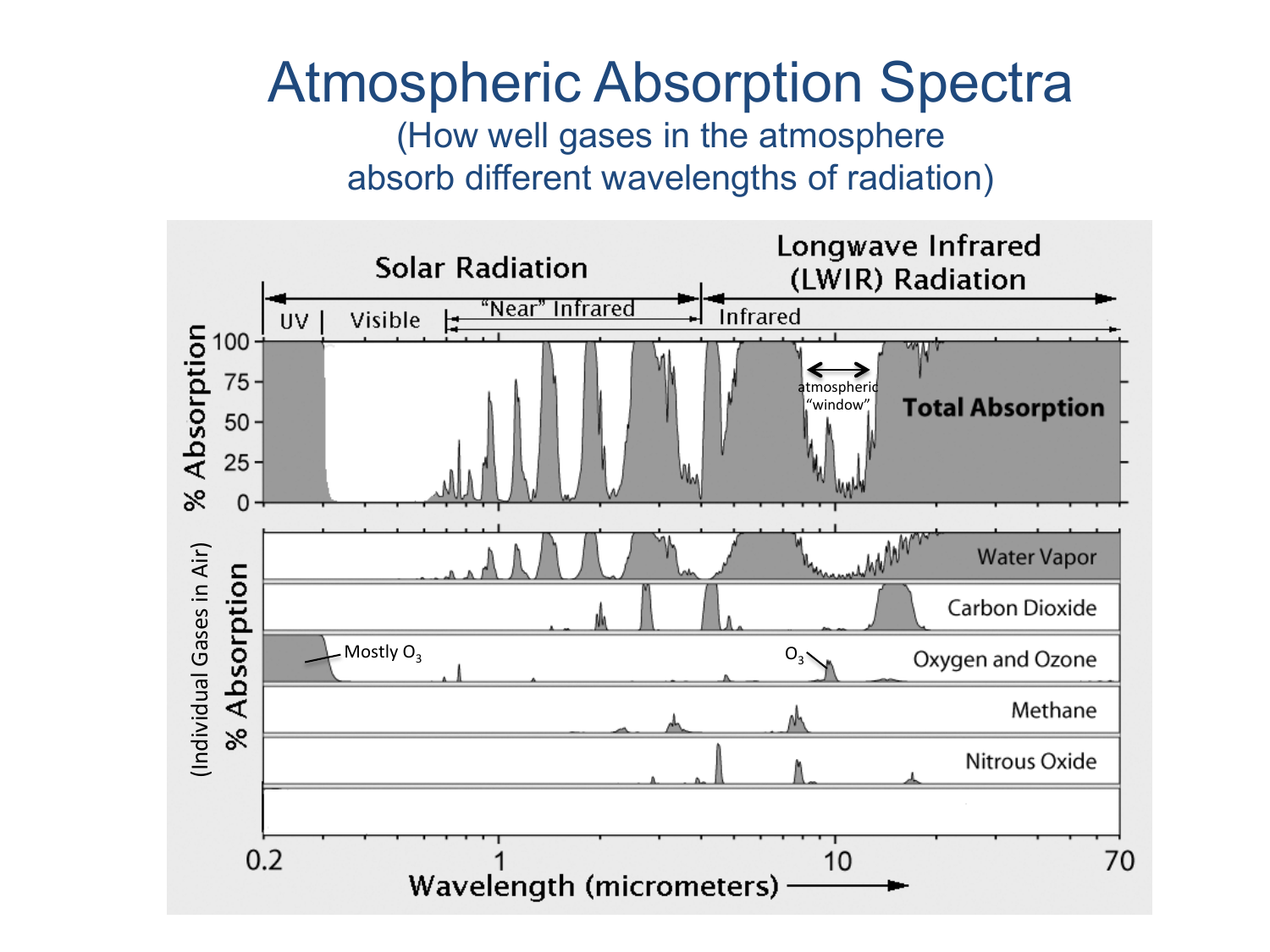Notes: Components of the Atmosphere Not Shown in the Figure

- Gases
	- $\circ$  N<sub>2</sub> (nitrogen): 78% of dry air
		- Absorbs no radiation (of any wavelength)
	- o Ar (argon): 1% of dry air
		- Absorbs no radiation (of any wavelength)
- Clouds
	- o Made of tiny droplets of liquid water or ice crystals
	- o Absorb *all* wavelengths of longwave infrared radiation well
	- o Reflect most solar radiation well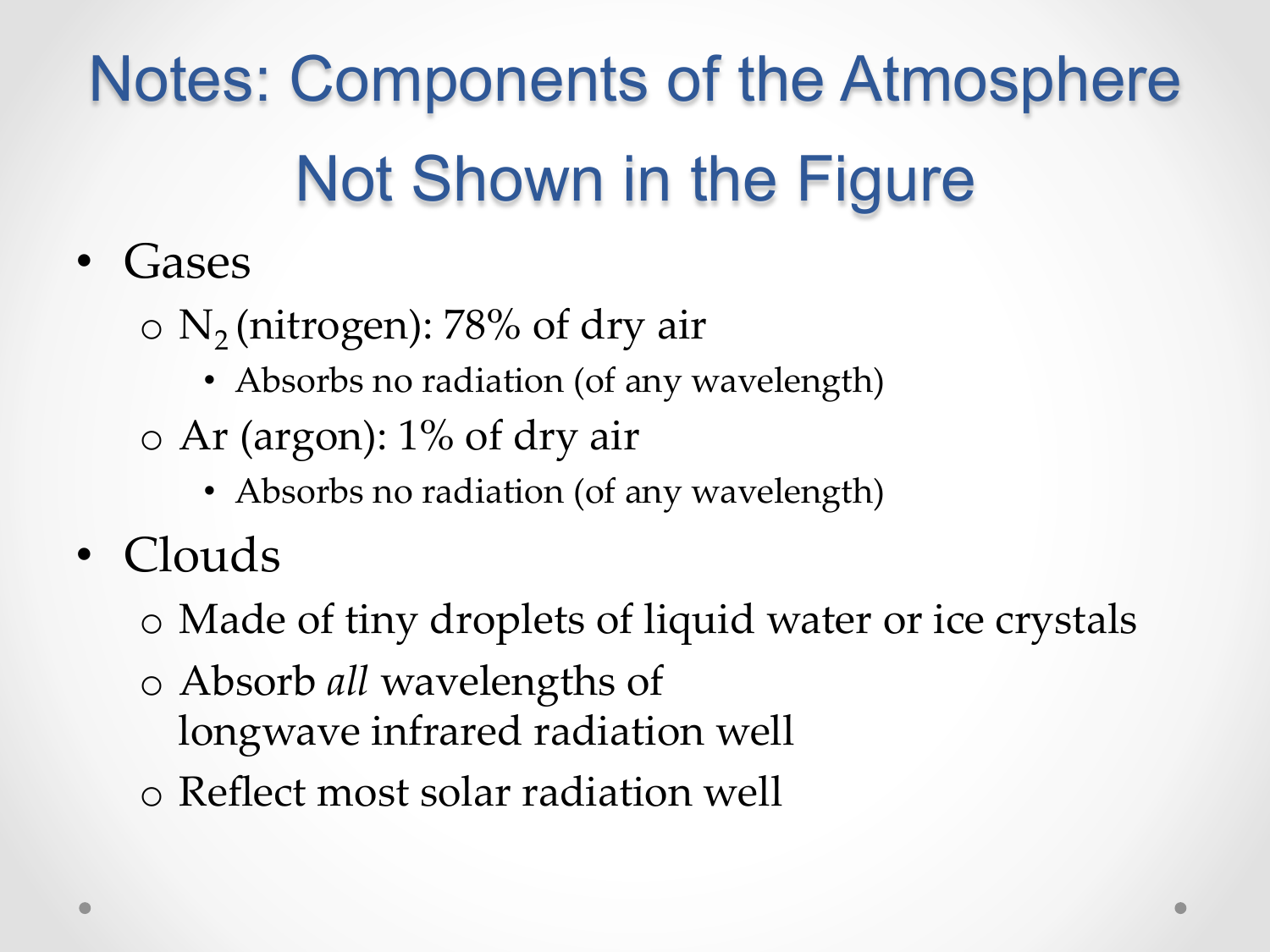## Notes on Absorption Spectra

- Absorption by ozone  $(O_3)$  and oxygen  $(O_2)$ o Ozone:
	- absorbs a little LWIR radiation
	- absorbs most of the UV radiation from the sun
	- o Oxygen:
		- absorbs a little UV (but nothing else)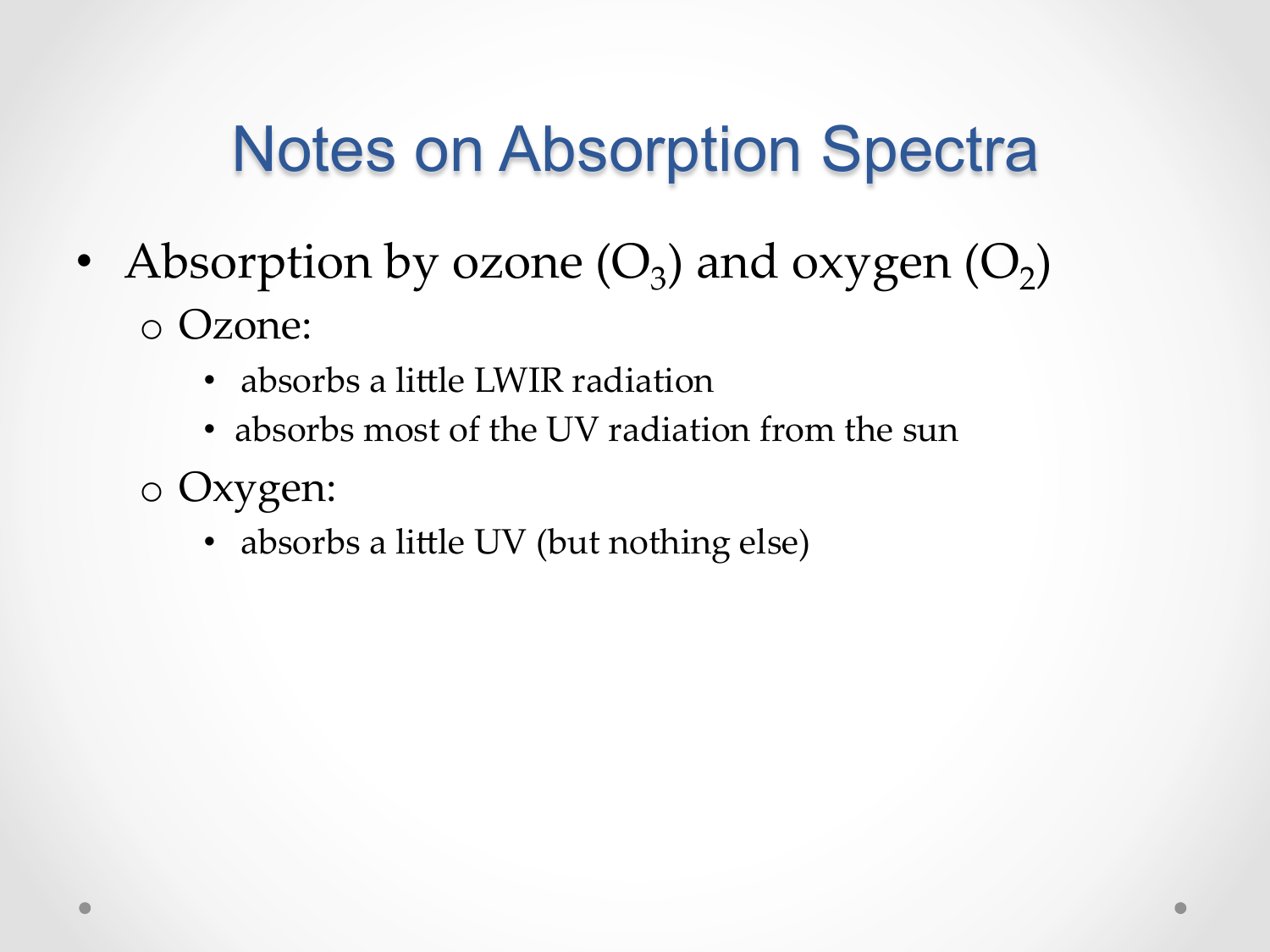## Notes on Absorption Spectra *(cont'd)*

- Atmospheric window:
	- o Wavelengths of longwave infrared radiation that no gases absorb well
		- Without clouds, these wavelengths emitted by the earth's surface escape to space, while most other wavelengths are absorbed
		- However, clouds do absorb these wavelengths (and all other LWIR radiation emitted by the earth's surface)